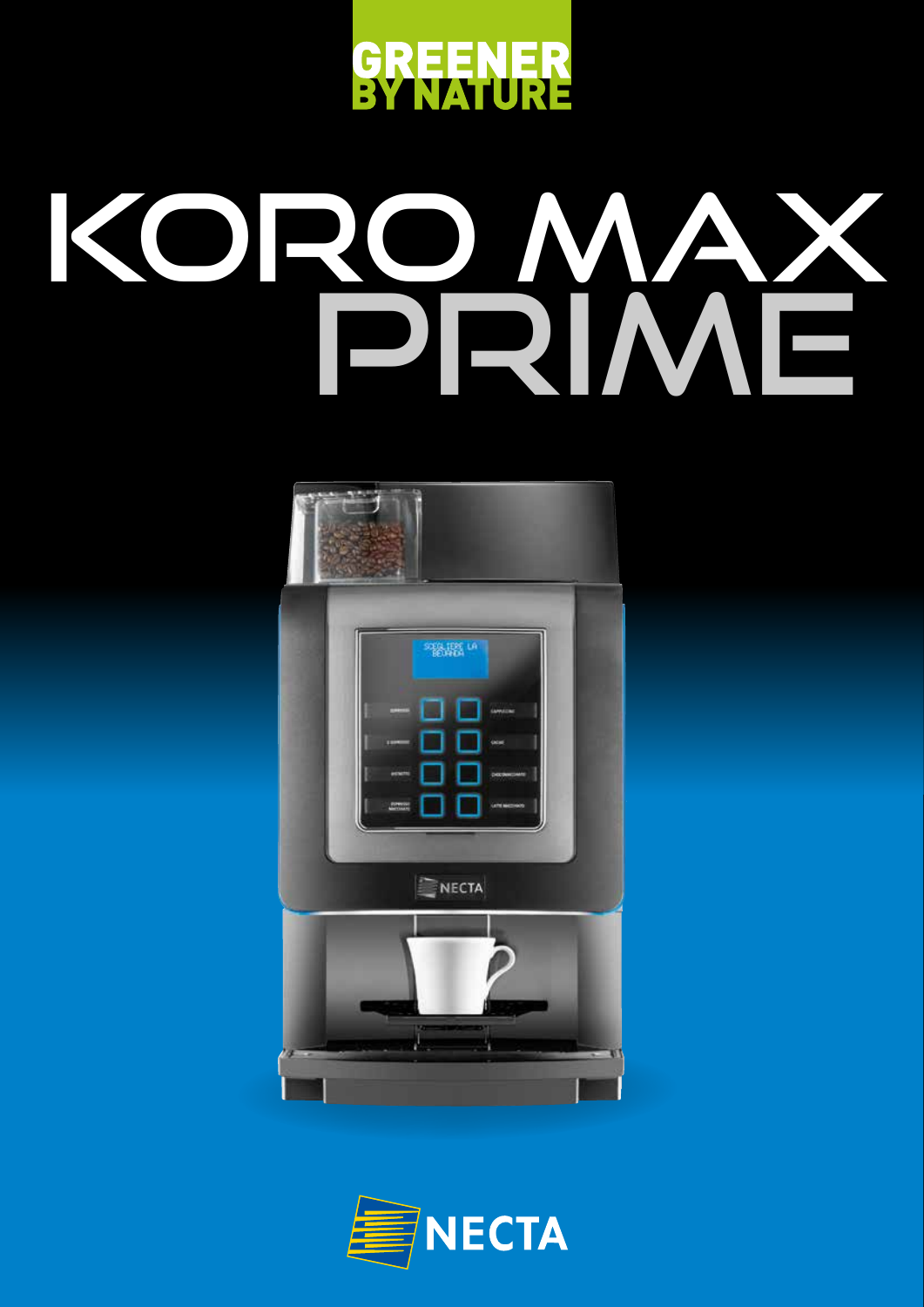## WHEN TECHNOLOGY MEETS DESIGN.

Attention to detail, exquisite design, perfect lighting and unrivaled performance make Koro Max Prime the focus for the ideal coffee break.

Each is designed with soft, modern lines and is manufactured using a perfect balance of materials. Elegant 'mood lighting' illuminates both the front and sides and there's a large display for managing both images and text. The backlit, touch sensitive selection panel completes the look of this perfect modern coffee machine: you can see at a glance that Koro Max Prime is an elegant machine that will enhance any environment.

Thanks to its characteristics, Koro Max Prime is ideal for locations such as offices, meeting rooms, shops, professional studios, small cafés and restaurants, and can be managed in a variety ways.



### Superior technology to satisfy every need

If it's style and sophistication you're looking for, Koro Max Prime has the answer. The Koro Max Prime comes from the technology and experience of Necta, and as a result is the ideal solution for hot drinks services of a superior quality, with a menu to satisfy every taste.

### Espresso

Thanks to the patented coffee brewer, the volumetric doser and the perfect extraction, which is required to make the best Italian espresso, Koro Max Prime offers excellent coffee and a variety of other hot beverages, including frothy cappuccino and creamy hot chocolate.

### Simple and stylish



Style and simplicity are synonymous with Koro Max Prime and its ease of use is down to the simple display and conveniently situated touch sensitive selection panel, which helps the user choose their preferred beverage. It also offers a wide drinks menu and can offer up to eight different drinks, and through their versatility they are at home in any situation. Koro Max Prime is also small in size and light, making it easy to position into any location and move around.

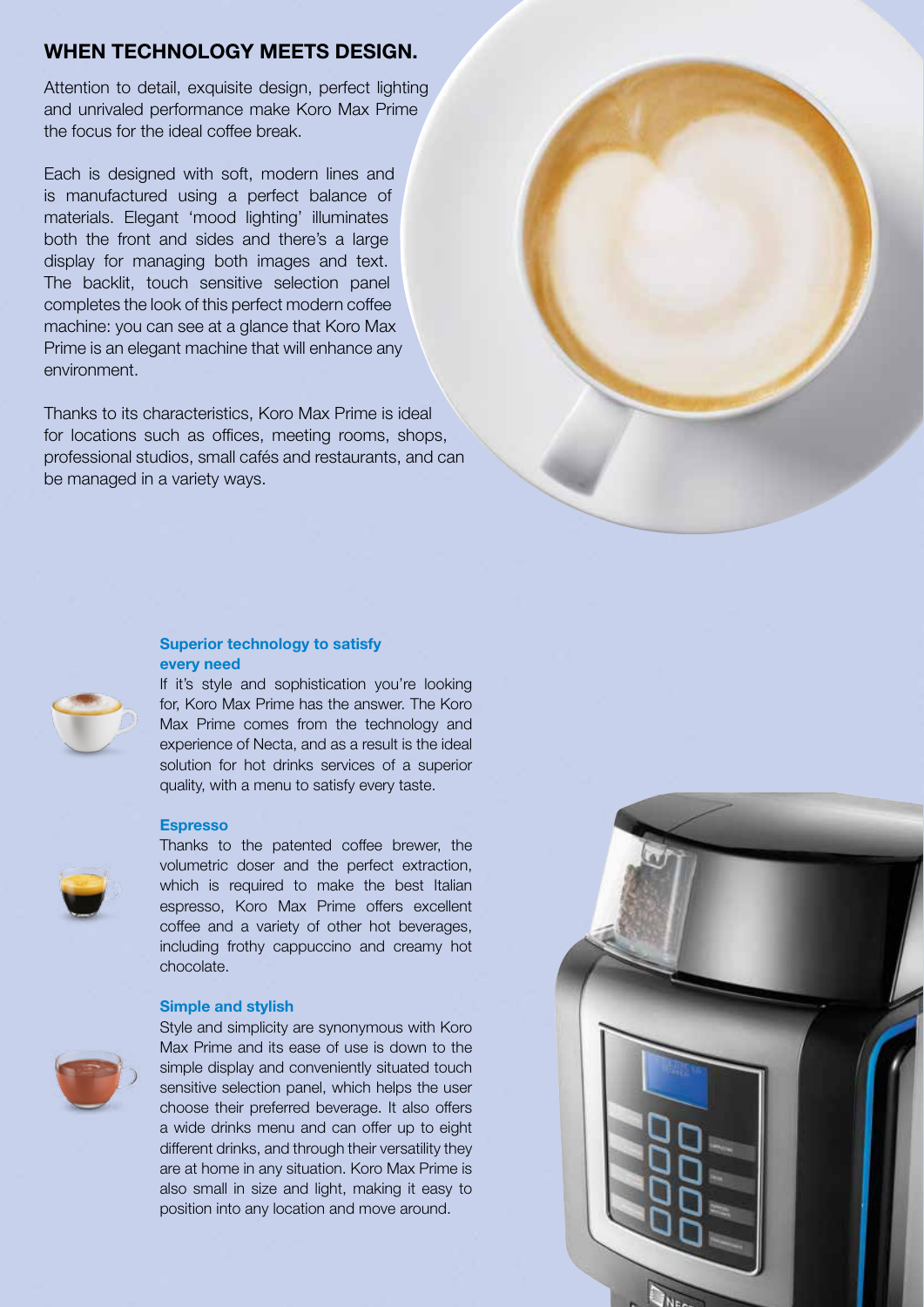# KORO MAX PRIME **ESPRESSO**



Drinks delivered Espresso

 Americano White Coffee **Cappuccino**  Caffè Latte Caffè Mocha Hot Chocolate Hot water

**Optional replaces** Chocomilk one of the other selections

Ingredients capacity Coffee beans 1.0 kg

 Whitener 0.75 kg Chocolate 1.5 kg

Dimensions (HxWxD) 610 x 330 x 530 mm

Weight 28 kg

Approx No. of coffees 100 cups before refilling

• We were first in the business to achieve ISO 14001

- We lead the way with lean, green production processes
- Avex 2007 Awards Best Sustainability award
- Vending Paris 2OO8 Awards Best Sustainable Development & the Environment
- We apply Life Cycle Product Design
- We adhere to a stringent Environmental Management **System**
- We adopt product Life Cycle Assessment
- We're proud to be a member of the EMP committee

Available in two versions:

• Plumbed

• 3.5 litre internal tank



- Super-equipped base cabinet with solid and liquid waste containers plus cups/sugar/stirrers holders
- Payment system module
- Cup holder module • Cup warmer
- 20 litre water self feeding tank (only when ordered with base cabinet)